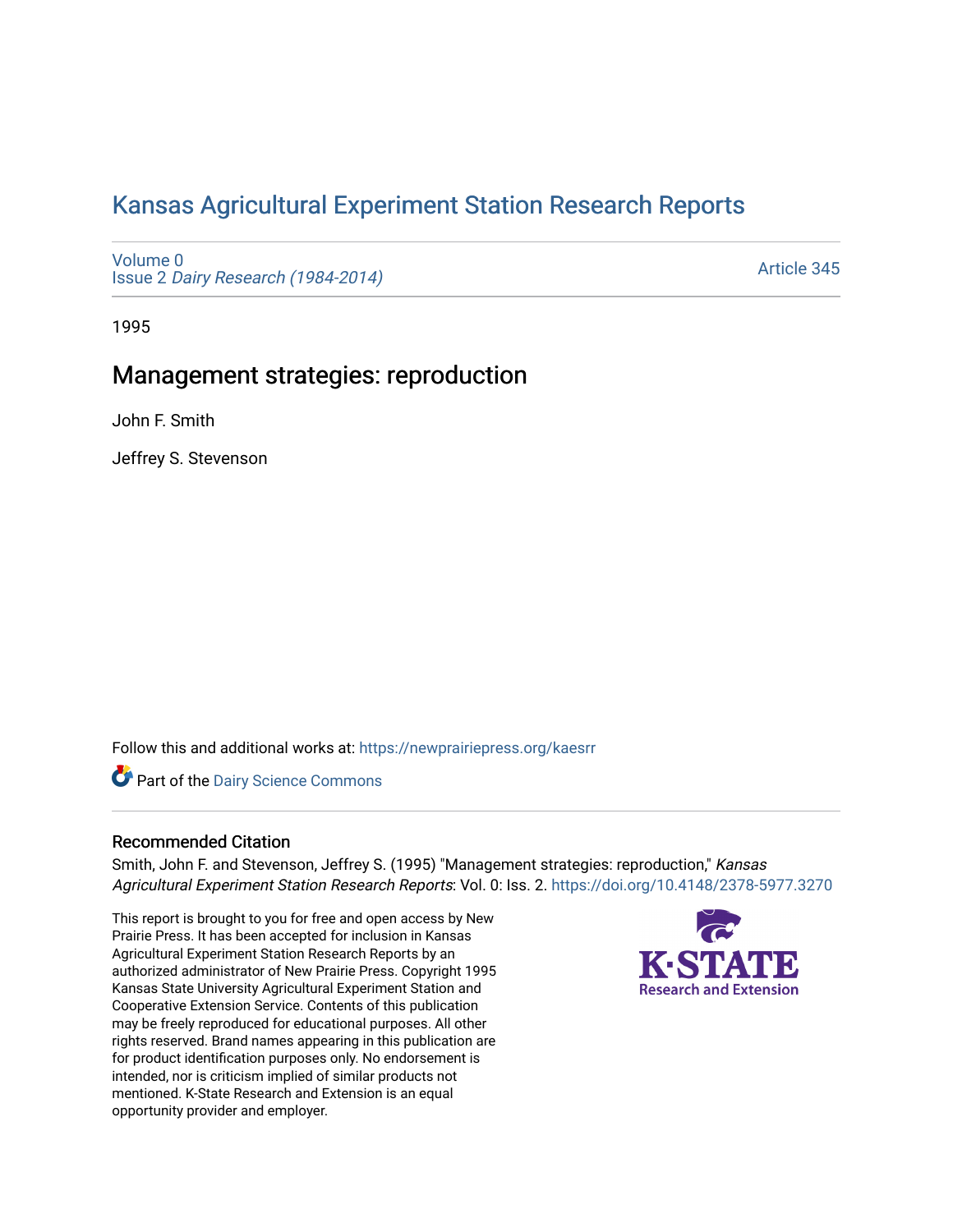## Management strategies: reproduction

## Abstract

Despite the negative effects of milk production on some reproductive traits, calving intervals between high- and low-producing groups varied by only 9 days (414 vs 423). First-service conception rates were 8 percentage points greater in the low-producing group than in the high-producing group. However, the percentage of cows not yet inseminated that were more than 120 days in milk was 18 percentage points greater in the low- than highproducing herds. When Kansas dairy herds in the DHIA program are evaluated, the higher producing herds seem to have lower firstservice conception rates and more services per conception. However, managers of high-producing herds are doing a better job of servicing cows inseminated earlier in lactation and putting replacements into the milk string at a younger age. This occurs because managers of high-producing herds have reproductive records and heat detection programs that allow them to detect a higher percentage of the cows in heat before 120 days in milk. Fine tuning the reproductive management program also can improve the profitability of a dairy operation. The reproductive losses in high-producing herds are considerably less than those in lowproducing herds (\$139 vs \$203). There are no magic formulas in establishing a good reproductive program. Combining good records, diligent heat detection, and sound artificial insemination technique can increase the profitability of a dairy.; Dairy Day, 1995, Kansas State University, Manhattan, KS, 1995;

## Keywords

Dairy Day, 1995; Kansas Agricultural Experiment Station contribution; no. 96-106-S; Report of progress (Kansas Agricultural Experiment Station and Cooperative Extension Service); 742; Management; Reproduction

## Creative Commons License



This work is licensed under a [Creative Commons Attribution 4.0 License](https://creativecommons.org/licenses/by/4.0/).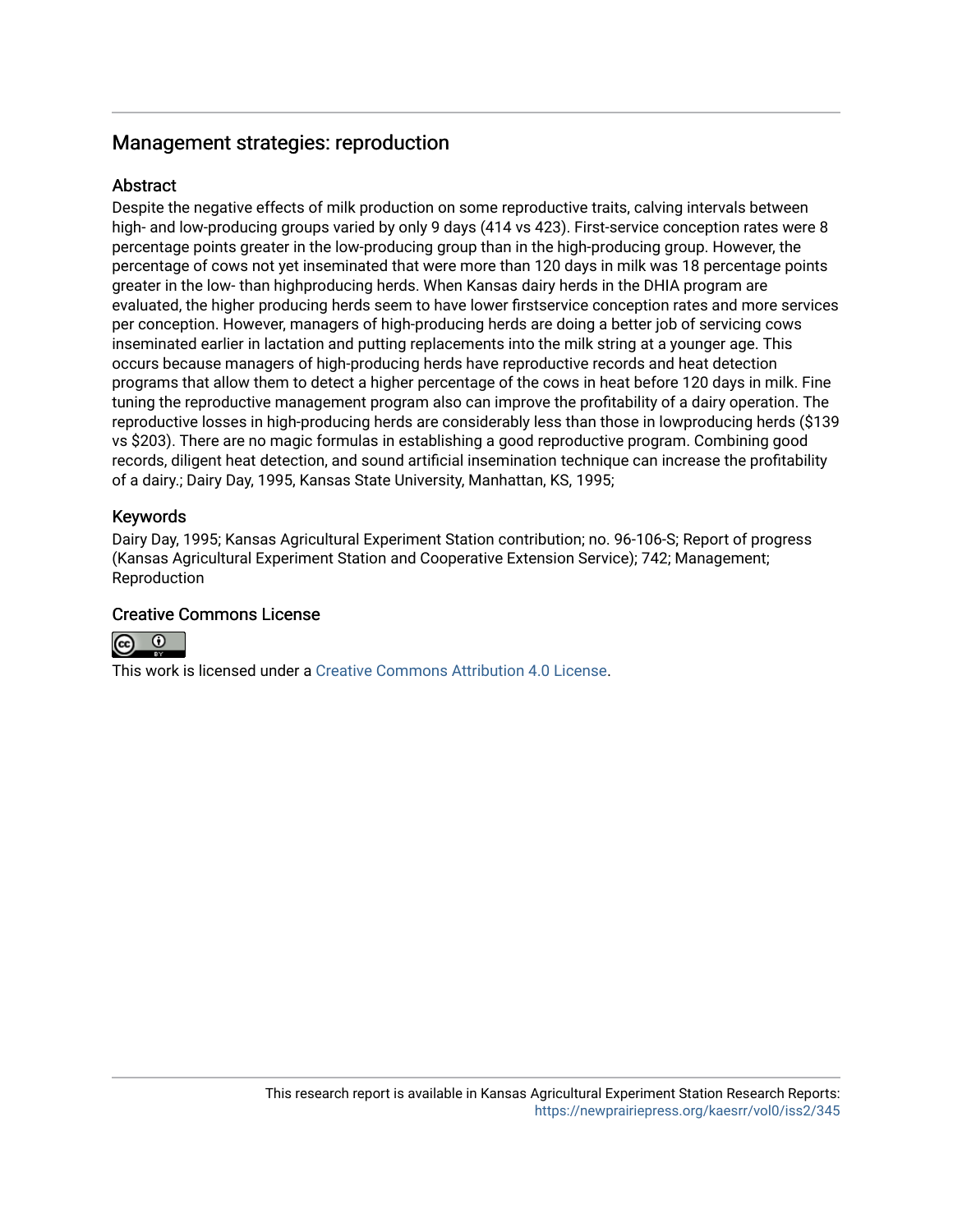#### **MANAGEMENT STRATEGIES: REPRODUCTION**

*J. F. Smith and J. S. Stevenson*

#### **Summary**

Despite the negative effects of milk production on some reproductive traits, calving intervals between high- and low-producing groups varied by only 9 days (414 vs 423). First-service conception rates were 8 percentage points greater in the low-producing group than in the high-producing group. However, the percentage of cows not yet inseminated that were more than 120 days in milk was 18 percentage points greater in the low- than highproducing herds. When Kansas dairy herds in the DHIA program are evaluated, the higher producing herds seem to have lower firstservice conception rates and more services per conception. However, managers of high-producing herds are doing a better job of servicing cows inseminated earlier in lactation and putting replacements into the milk string at a younger age. This occurs because managers of high-producing herds have reproductive records and heat detection programs that allow them to detect a higher percentage of the cows in heat before 120 days in milk. Fine tuning the reproductive management program also can improve the profitability of a dairy operation. The reproductive losses in high-producing herds are considerably less than those in lowproducing herds (\$139 vs \$203). There are no magic formulas in establishing a good reproductive program. Combining good records, diligent heat detection, and sound artificial insemination technique can increase the profitability of a dairy.

(Key Words: Management, Reproduction.)

#### **Introduction**

Dairy producers often lose significant income because of poor reproductive performance in their herds. The costs associated with substandard reproductive performance can be significant and often go undetected. In this report, 402 Kansas Holstein dairy herds participating in the Heart of America DHIA were divided into three production groups based on 365-day rolling herd averages. The reproductive performance of the three production groups was evaluated using the Kansas State University Dairy Herd Analyzer.

#### **Effect of Milk Production Level on Reproductive Performance**

The rolling herd averages of three production groups evaluated were 14,580 (low), 19,167 (medium), and 23,426 (high) lb. Rolling herd averages of the individual herds ranged from 12,000 to 30,000 lb. Measures of milk production and reproductive performance of the three groups are presented in Table 1. As the rolling herd average increased, days dry, age at first calving, and calving interval decreased. Average number of services per conception and days in milk increased as milk production increased. Days open were greatest in the low production group. When we look at the information in Table 1, it is also apparent that cows in higher producing herds tend to breed earlier in lactation. Thirty-five percent of the cows in the low group had not yet been inseminated by 120 days in milk compared to 17% in the high-producing group.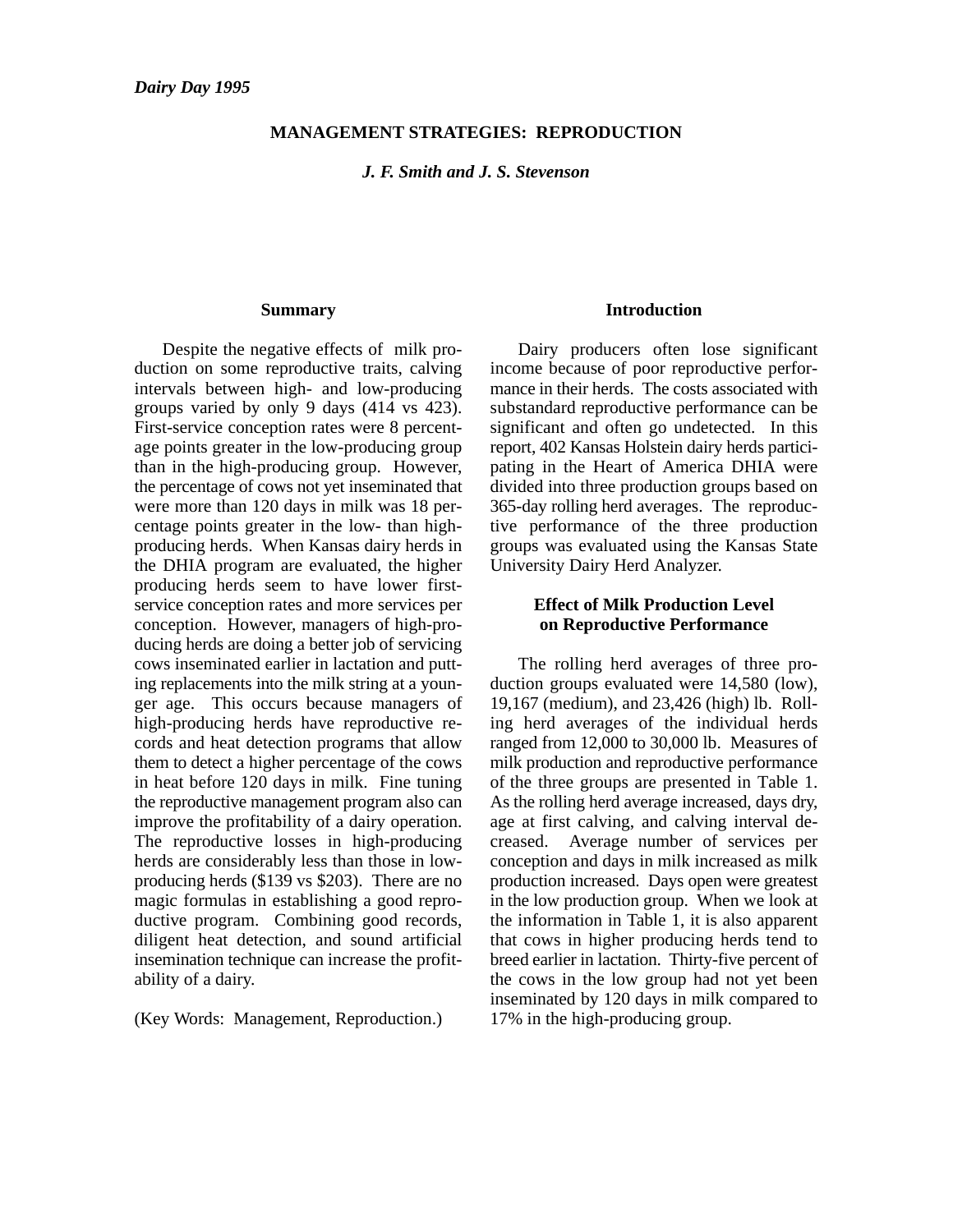Most studies monitoring genetic trends for reproductive traits report negative relationships between milk yield and some reproductive traits. In contrast, the superior management in most high-producing herds seems to maintain good reproductive performance.

#### **Economics of Reproductive Performance**

The Dairy Herd Analyzer calculates the amount of reproductive loss per cow based on the average performance of the herd. The reproductive loss per cow is calculated using the following criteria: 1) \$1 per day when the calving interval is between 365 and 395 days and \$3 per day when the calving interval is over 395 days; 2) \$3 per day when average days dry are  $\langle 45 \rangle$  days or  $>60$  days; 3) \$2 per 0.1 service per conception over 1.7; and 4) \$30 per month for each month of age at first calving >24 months. When calving interval, age at first calving, or days dry are extended, reproductive loss is associated with additional feed cost, lost milk production, and loss in future replacements. The costs associated with services per conception over 1.7 cover additional semen and labor costs.

When these criteria were used to evaluate the low-, medium-, and high-production groups, the reproductive losses per cow were \$203, \$158, and \$139, respectively. These costs that are assessed by the Dairy Herd Analyzer for reproductive failure are not "true" costs, because they do not represent out-ofpocket expenses but losses in potential income. These losses in income can have a significant effect on the profitability of a dairy operation.

## **Techniques for Successful Reproductive Management**

- $\checkmark$  Use an estrus-synchronization program for replacement heifers to begin inseminations by 13 months of age. This practice ensures that replacements calve by 24 months of age.
- ✓ Establish an elective waiting period consistent with herd goals. Generally, for each 1-day decrease in days to first service in cows, a 0.8-day decrease in days open or calving interval occurs.
- ✓ Use some estrus-synchronization protocol for programming first services in cows. These protocols ensure timely first inseminations by a given target day in milk.
- ✓ Manage repeat services by effective and diligent heat detection, which reduces intervals between repeated services by eliminating more missed heats.
- $\checkmark$  Use prostaglandins effectively to induce estrus for efficient rebreeding of cows identified open at pregnancy diagnosis.
- ✓ Establish and adhere to a herd-specific preventive herd health program including disease prevention by vaccination, cleanliness, and routine veterinary consultation and care.
- ✓ Make routine observations of suspect cows for various health disorders while watching cows for estrus.